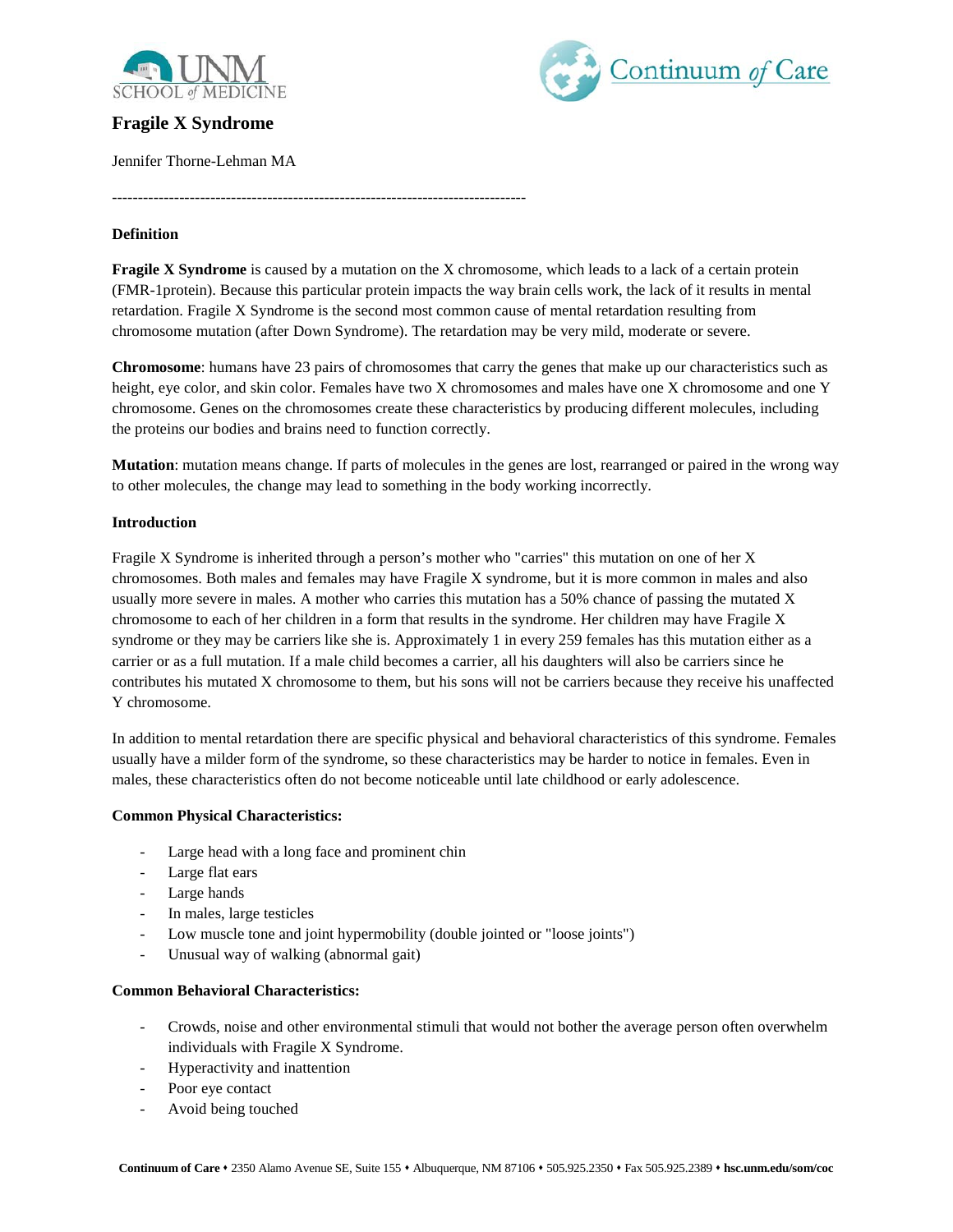



- Rapid, repetitive speech
- Difficulty adapting to change
- **Anxiety**

# **Conditions That Often Occur With Fragile X Syndrome:**

- Twenty-five percent (25%) of individuals with Fragile X Syndrome also have Autism.
- Mitral Valve Prolapse (heart murmur)
- Strabismus (cross eyed)
- Serous otitis (fluid behind the eardrums)
- Dislocated hips
- Epilepsy/seizure disorders
- Attention Deficit Hyperactivity Disorder (ADHD)

# **Diagnosis**

Testing for Fragile X Syndrome is done by taking a blood sample and sending it to a laboratory for analysis. This can be done through the individual's primary care physician. It is very important to ask for a "Direct DNA Test" for Fragile X Syndrome and to ask that both PCR and Southern Blot testing be preformed, because this combination of tests provides diagnosis that is 99% accurate. Couples with a family history of Fragile X Syndrome should seek this test and genetic counseling prior to becoming pregnant. Diagnosis can also be made during pregnancy by amniocentesis or chorionic villus sampling (CVS) as early as ten weeks into the pregnancy.

#### **Prevention and Treatment**

Currently the only prevention for Fragile X Syndrome is for parents to be tested prior to pregnancy to determine if they are "carriers", or even possibly mildly affected. There is no cure for Fragile X Syndrome, but many treatments can help lessen the effects of this condition. These include:

- Therapies, including speech/language therapy, occupational therapy and physical therapy
- Medication for hyperactivity, anxiety and/or depression
- Early intervention and special education services to promote maximum developmental progress
- Behavior therapy and/or counseling services to help the individual cope with behavioral and emotional aspects of this disorder
- Regular medical screening in order to identify any associated medical conditions the individual may be experiencing (see "Conditions That Often Occur With Fragile X Syndrome" above)

# **Emergency Situations – What can go wrong?**

Individuals with Fragile X Syndrome do not experience any greater risk for emergency situations that the average person, although hyperactivity and inattention may cause them to be slightly more accident-prone.

# **Conclusion**

Fragile X Syndrome is a common cause of mental retardation and is associated with a combination of physical and behavioral characteristics that benefit from specialized supports. Because these characteristics are difficult to notice in some individuals with Fragile X Syndrome, they may not yet have received this diagnosis. If Fragile X Syndrome is suspected, it can be diagnosed with a simple blood tests taken by the individual's primary care physician. Accurate diagnosis may assist the team in understanding the individual's behavior and identify support strategies.